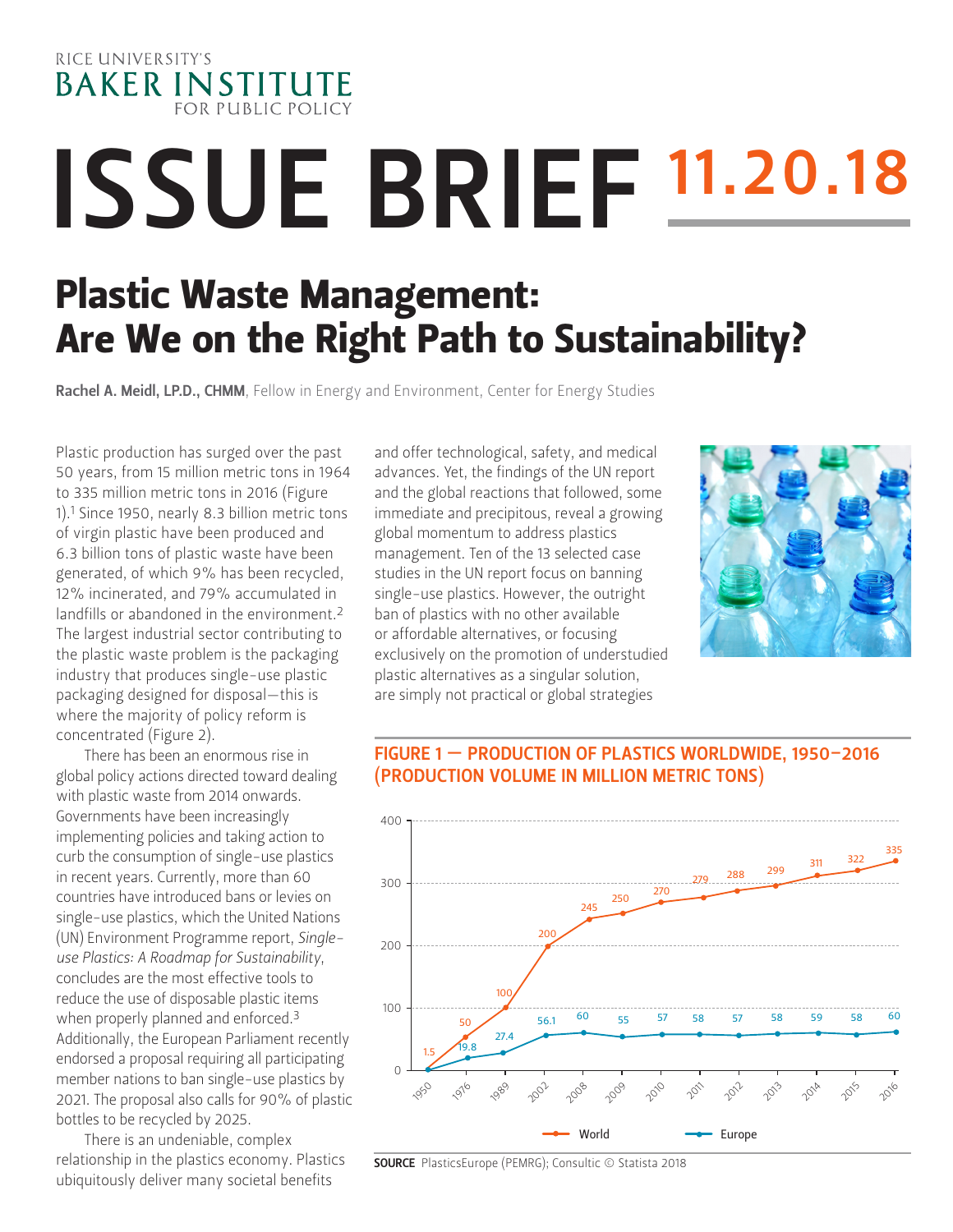If the goal is to reduce the generation of plastic waste, banning straws will have a symbolic impact, but it will not substantially reduce the total amount of plastic waste.

given the world's entangled relationship with this commodity. These solutions also fail to address the full scope of the problem, redirect focus and resources from other significant issues, and elicit a range of other questions. Are the substitutes to single-use plastics safer, less costly, and more environmentally favorable alternatives? Do they have smaller carbon footprints than alternatives? Defining the ultimate problem to be solved is a crucial first step, whether it is reducing marine litter, increasing landfill capacity, eliminating fossil fuel as a feedstock in plastic production, or combating climate change. Each of these issues requires distinct policy pathways and resources.

## ARE PLASTIC STRAW BANS REALLY THE BEST APPROACH?

Plastic straw bans are going into effect around the globe, with California being the first U.S. state to ban straws by 2019 and the United Kingdom announcing its intent to ban them in the near future. If the goal is to reduce the generation of plastic waste, banning straws will have a symbolic impact, but it will not substantially reduce the total amount of plastic waste. It is estimated that there are 8.3 billion plastic straws dispersed globally along coastlines.4 If the 8.3 billion plastic straws made their way into aquatic environments, they would account for 0.03% of the estimated 8.8 million metric tons of plastic waste that enter the oceans annually.5 Additionally, North America is responsible for only 0.09%, and Europe and Central Asia 3.6%, of all mismanaged plastics that enter the ocean via inland waterways, wastewater outflows, and transport by wind or tides.<sup>6</sup> The highest-risk region of globally mismanaged plastic waste is East Asia and the Pacific, which account for 60% of mismanaged plastic waste (Figure 3).

That's not to say we shouldn't be cognizant of how we use and discard plastic waste, as plastic pollution is highly undesirable for ethical and aesthetic reasons, but from a policy perspective the problem needs to be defined, evidence



#### SOURCE United Nations Environment Programme, *Single-use Plastics: A Roadmap for Sustainability* (Nairobi, Kenya: United Nations Environment Programme, 2018).

#### FIGURE 2 — GLOBAL PLASTIC PRODUCTION BY INDUSTRIAL SECTOR, 2015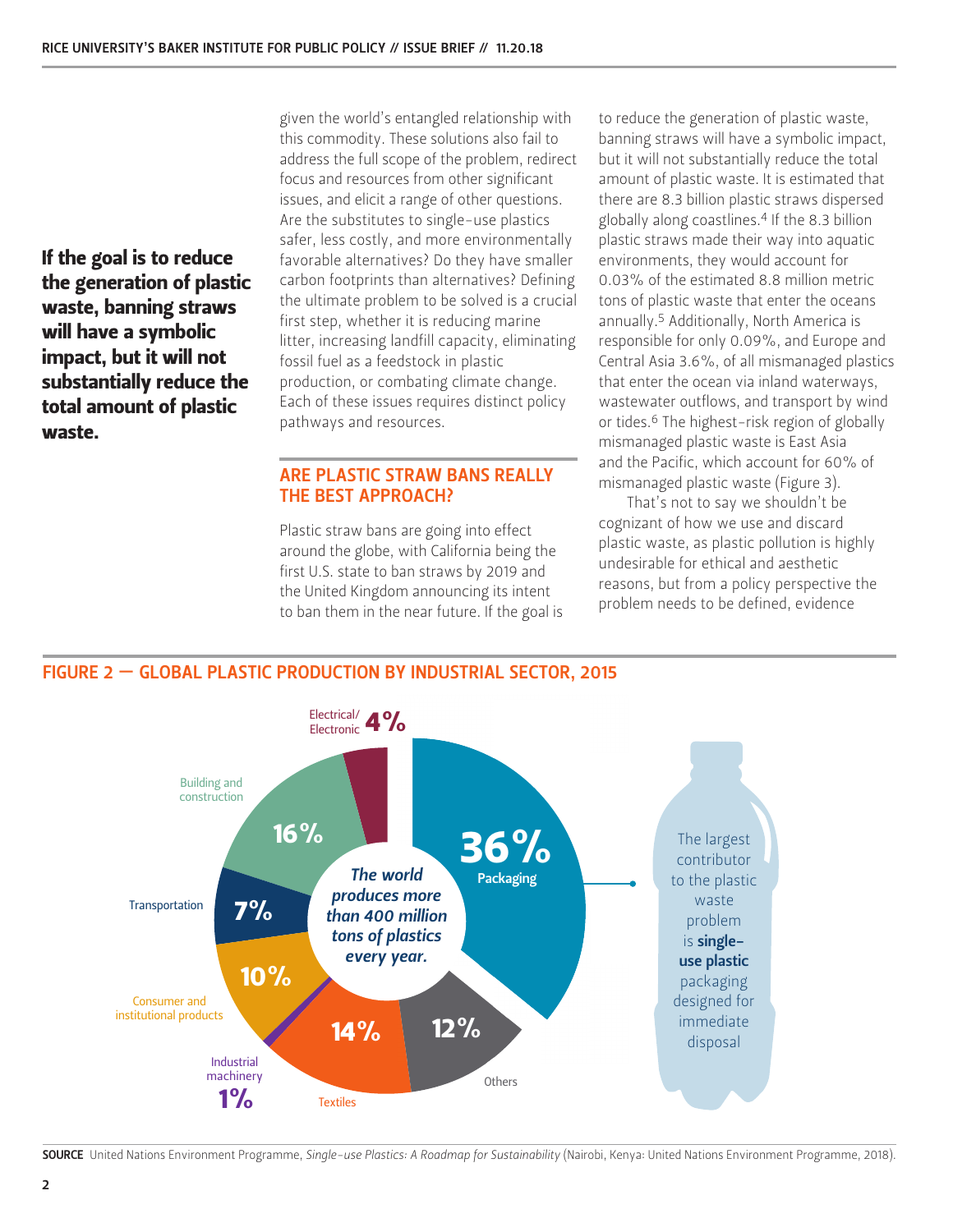assembled, alternatives assessed, criteria and outcomes selected, and then a path developed for instituting measures to achieve the desired goal. If the goal is to reduce the most frequently found marine litter, the recent report by the Ocean Conservancy's International Coastal Cleanup found that cigarette butts are the most common refuse collected, an item that not only accumulates in marine and terrestrial systems but also results from a habit with well-documented human health impacts. Plastic grocery bags were ranked number five on the list, plastic straws number seven, while half of all the large debris in the North Pacific Subtropical Gyre was lost or abandoned fishing gear.7 Similarly, an analysis of peer-reviewed studies examining plastic marine debris ranked 20 types of debris by their expected impact on marine megafauna in terms of entanglement, ingestion, and chemical contamination. The study concluded that abandoned and derelict fishing gear (buoys/traps, monofilament fishing line, and nets) had the most severe expected effects across all three impact mechanisms. Plastic straws/ stirrers ranked 13, carrying less risk in expected impacts to marine ecosystems than other debris such as plastic bags, plastic utensils, balloons, and cigarette butts.8 Perhaps efforts should be redirected to those items that are most frequently found in marine ecosystems or that have the greatest impact, rather than focusing on plastic straws alone.

Paradoxically, the very first recommendation in the UN report is to target the most problematic single-use plastics and to ascertain the causes, extent, and impacts of mismanagement. Bounding into fullfledged bans or promoting under-researched alternatives without an implementation plan or fully understanding the impacts is presumptuous and counterintuitive. Likewise, if the data illustrate that the leading source of mismanaged plastic waste in oceans originates in China, Indonesia, the Philippines, Vietnam, and Sri Lanka,<sup>9</sup> it might make more sense to take a targeted approach with those countries rather than diverting



#### FIGURE 3 — GLOBAL MISMANAGED PLASTIC BY REGION, 2010

SOURCE OWID based on Jambeck et al. (2015)

**NOTE** This measure is the total mismanaged waste by populations within 50 km of the coastline and therefore defined as high risk of entering the oceans. Mismanaged plastic waste is define as "plastic that is either littered or inadequately disposed. Inadequately disposed waste is not formally managed and includes disposal in dumps or open, uncontrolled landfills, where it is not fully contained."

scarce international bureaucratic resources when there are other matters that warrant global action. This is by no means minimizing conservation movements or suggesting that countries, states, and municipalities abandon efforts to clean up the environment embracing conscientious and responsible behaviors in environmental stewardship raises awareness and is a good practice.

# SHOULD WE REALLY BE PROMOTING PLASTIC ALTERNATIVES?

Without a doubt, we produce, use, and discard massive amounts of plastics each year, but the body of evidence reveals significant gaps and limited understanding of the human health impacts and the ecotoxicology of plastics, most notably in land-based ecosystems.<sup>10</sup> Although microplastics are present in aquatic ecosystems and may influence the feeding, growth, reproduction, and survival of freshwater and marine biota, the extent and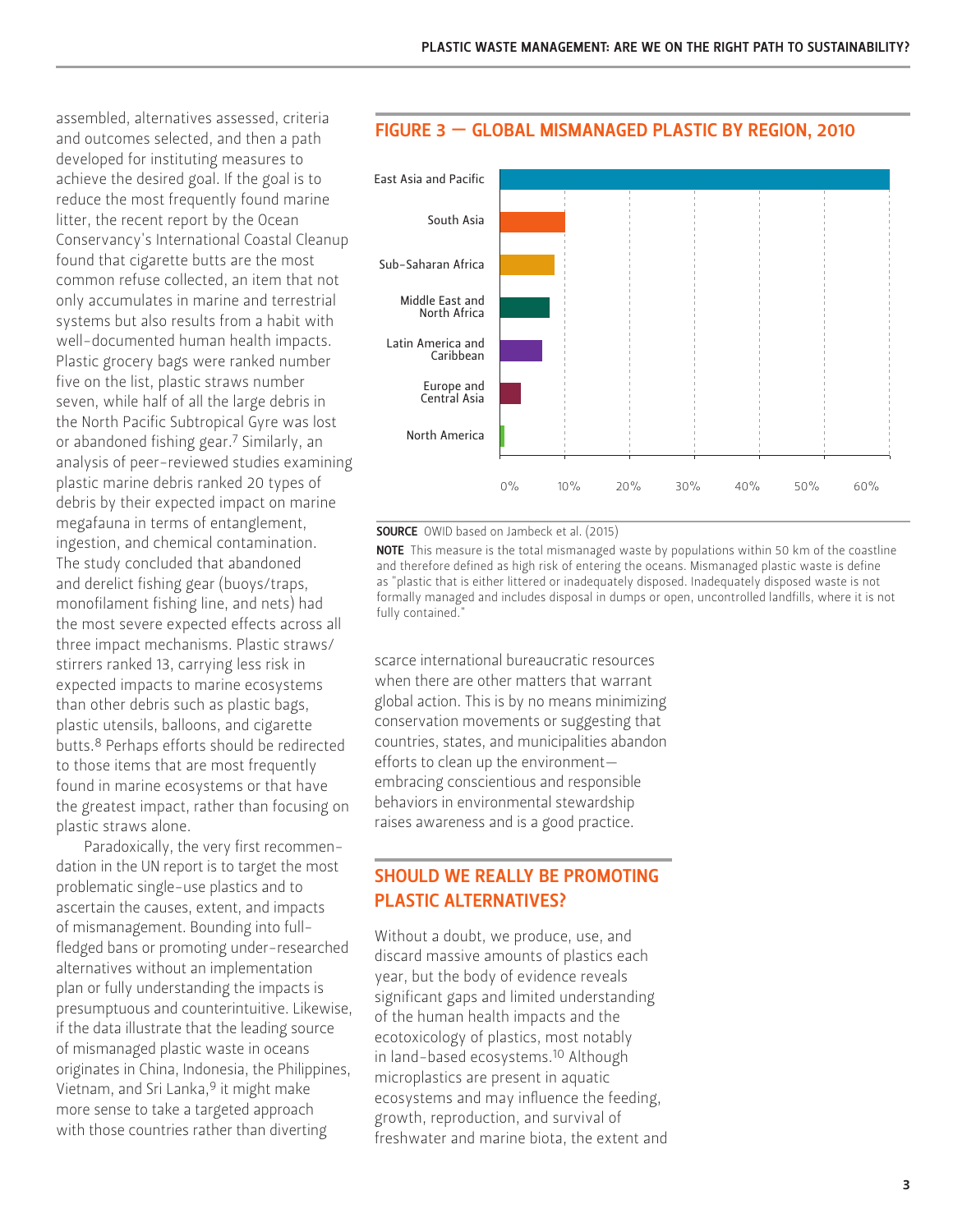If the leading source of mismanaged plastic waste in oceans originates in China, Indonesia, the Philippines, Vietnam, and Sri Lanka, it might make more sense to take a targeted approach with those countries rather than diverting scarce international bureaucratic resources.

magnitude of potential effects are still poorly understood.11 Taken together, this suggests that more definitive examination is needed. Additionally, research in this area is in its infancy, and studies on microplastics often employ vastly different methodologies and approaches,<sup>12</sup> using plastic concentrations orders of magnitude higher than what are found in the environment and employing non environmentally pertinent conditions.13 This results in fragmented and often misinterpreted information. Most plastic polymers have inherently low toxicity due to their insolubility in water, and they are stable, biochemically inert due to their molecular weight, and biodegrade extremely slowly. Assuming ample landfill capacity and the weight of evidence indicating minimal human health and environmental impacts, perhaps the extremely slow decomposition and biodegradation of plastic that sequesters carbon and impedes the release of methane for centuries are not such bad things if we want to positively impact climate change.

If the objective is eliminating the use of fossil fuel hydrocarbons in polymer production and encouraging the use of plastic alternatives by way of wholesale or chemistry-specific bans, do the presumed eco-friendly substitutes (e.g., steel, aluminum, glass, paper, cork, textile, wood, cotton-based multi-use bags, etc.) outperform plastic when it comes to life cycle energy consumption and greenhouse gas (GHG) emissions? In 2010, 14.4 million metric tons of plastic packaging were used in the U.S.<sup>14</sup> If alternative packaging was substituted in the U.S. alone, one estimate is that more than 64 million metric tons of alternative packaging would be required to replace the 14.4 million metric tons of plastic.15 More significantly, life cycle assessments for both the U.S. and Canada demonstrate that substitute packaging would yield significantly higher environmental impacts by a wide margin for total energy demand, expended energy,16 water consumption, solid waste by weight and volume, global warming potential (heat trapping capacity of GHGs), acidification, eutrophication, smog formation, and ozone depletion potential.17 Similarly, the findings

of a Danish life cycle assessment found that with regard to production and disposal, lowdensity polyethylene bags provide the overall lowest environmental impacts for most environmental indicators when compared to other alternatives, including paper, cotton, biopolymers, and other materials.18

In the U.S., the total savings for life cycle global warming potential for using plastic packaging compared to the alternatives is 75.8 million metric tons of  $CO<sub>2</sub>$  equivalent.<sup>19</sup> This can be translated to GHG emission savings of removing 16 million passenger vehicles for one year or the annual GHG emissions from the combustion in 21 coalfired plants, 326,000 railcars of coal, or the gasoline in one million tanker trucks.20 Furthermore, the U.S. expended energy savings of over 1.3 trillion megajoules for plastic packaging compared to alternatives is equivalent to the energy consumed by 20 million passenger vehicles in a year, or the energy content of 224 million barrels of oil, 1.2 million tanker trucks of gasoline, over 519,000 railcars of coal, or more than 112 supertankers of oil.21 In other words, plastics require far fewer resources across their life cycles than the seemingly benign and eco-friendly alternatives. Data in the U.S., Canada, and other parts of the world indicate that plastic substitutes are far more energy intensive and have greater environmental impacts. Consequently, advocating for the use of biodegradable materials and plastic alternatives that release  $CO<sub>2</sub>$  and methane and contribute to GHG emissions seems like a counterintuitive step forward.

#### THE CHINA IMPORT BAN REVEALS LACK OF WASTE MANAGEMENT SYSTEMS AND POLICIES

Absent in the UN recommendations are suggestions to fund, build, and improve waste management and recycling technology, infrastructure, and regulations. If the objective is to divert plastic waste from the environment, a mechanism must be created to support technological innovation and an operational framework that would sustain it. This is especially relevant since China's filing with the World Trade Organization last year,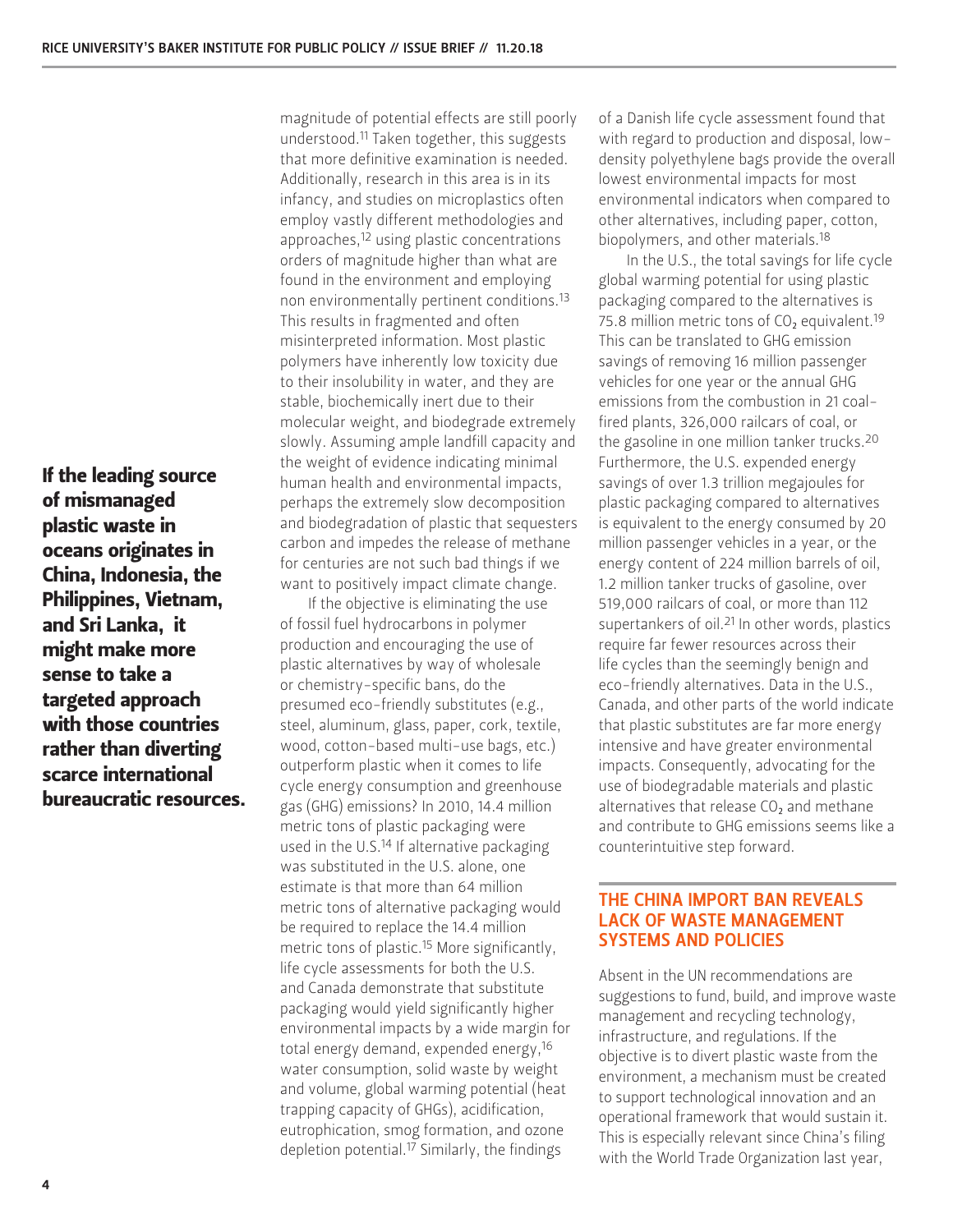which ceased imports of 24 types of waste beginning January 2018, with 16 more items that will be banned by the end of 2019. China imports two-thirds of the world's plastic waste, of which 89% is polymer groups often used in single-use plastic food packaging (polyethylene terephthalate, polyethylene, and polypropylene).22 This import ban, projected to displace up to 111 million metric tons of plastic waste by 2030,<sup>23</sup> will upend recycling economics, disrupt the global supply chain, and further exacerbate the need to globally manage plastics. China, as well as countries exporting to China, will be forced to establish and improve domestic waste management strategies to account for the prohibition. For exporting countries like the U.S., shipping plastic waste to China and the surrounding countries was an integral component of the business model and a linear solution for managing plastic waste that diverted it from landfills and incinerators in source countries. The reliance on one market to solve waste and recycling problems will inevitably catalyze the need to create better recycling systems and enterprise designs. If no adjustments are made to current solid waste management policies, it is probable that much of the displaced plastics will ultimately be redirected to incinerators or landfills in the country of origin or be shipped to developing East Asian and Pacific countries despite their lack of infrastructure to effectively, efficiently, and responsibly manage the materials.

Ultimately, there is no single, onesize-fits-all solution to the plastics issue. Governments, businesses, and individuals all play major roles in exploring datadriven pathways for improving how we manage the plastics economy. Rethinking, recalibrating, and refining the functioning of such a complex value chain requires greater effort and cooperation by all key players, from plastics producers to recyclers, retailers, and consumers. Any model should move beyond incremental, singular, oneoff solutions, and have a shared vision to drive investment and innovation in the right direction. Regardless of our cultural values and belief system about plastics, they are significant components in the global economy. Increasing their sustainability can

bring new opportunities for modernization, competitiveness, and job creation, consistent with global economic, energy, and environmental objectives.

#### ENDNOTES

1. PlasticsEurope (PEMRG), "Global plastic production from 1950 to 2016," accessed August 8, 2018, [https://www.](https://www.statista.com/statistics/282732/global-production-of-plastics-since-1950/) [statista.com/statistics/282732/global](https://www.statista.com/statistics/282732/global-production-of-plastics-since-1950/)[production-of-plastics-since-1950/](https://www.statista.com/statistics/282732/global-production-of-plastics-since-1950/).

2. Roland Geyer, Jenna R. Jambeck, and Kara Lavender Law, "Production, use, and fate of all plastics ever made," *Science Advances* 3, no. 7 (2017): e1700782.

3. United Nations Environment Programme, *Single-use Plastics: A Roadmap for Sustainability* (Nairobi, Kenya: United Nations Environment Programme, 2018).

4. Seth Borenstein, "Science Says: Amount of straws, plastic pollution is huge," accessed September 21, 2018, [https://phys.](https://phys.org/news/2018-04-science-amount-straws-plastic-pollution.html) [org/news/2018-04-science-amount](https://phys.org/news/2018-04-science-amount-straws-plastic-pollution.html)[straws-plastic-pollution.html](https://phys.org/news/2018-04-science-amount-straws-plastic-pollution.html).

5. Geyer, Jambeck, and Law, "Production, use, and fate of all plastics," e1700782.

6. Jenna R. Jambeck, Roland Geyer, Chris Wilcox, Theodore R. Siegler, Miriam Perryman, Anthony Andrady, Ramani Narayan, and Kara Lavender Law, "Plastic waste inputs from land into the ocean," *Science* 347, no. 6223 (2015): 768-771.

7. Ocean Conservancy, International Coastal Cleanup, *Building a Clean Swell* (Washington, D.C.: Ocean Conservancy, 2018), [https://oceanconservancy.org/](https://oceanconservancy.org/wp-content/uploads/2018/07/Building-A-Clean-Swell.pdf) [wp-content/uploads/2018/07/Building-A-](https://oceanconservancy.org/wp-content/uploads/2018/07/Building-A-Clean-Swell.pdf)[Clean-Swell.pdf.](https://oceanconservancy.org/wp-content/uploads/2018/07/Building-A-Clean-Swell.pdf)

8. Chris Wilcox, Nicholas J. Mallos, George H. Leonard, Alba Rodriguez, and Britta Denise Hardesty, "Using expert elicitation to estimate the impacts of plastic pollution on marine wildlife," *Marine Policy* 65 (2016): 107-114.

9. Jambeck et al. "Plastic waste inputs," 768-771.

10. Geyer, Jambeck, and Law, "Production, use, and fate of all plastics," e1700782.; United Nations Environment Programme, *Single-use Plastics*.

Perhaps the extremely slow decomposition and biodegradation of plastic that sequesters carbon and impedes the release of methane for centuries are not such bad things if we want to positively impact climate change.